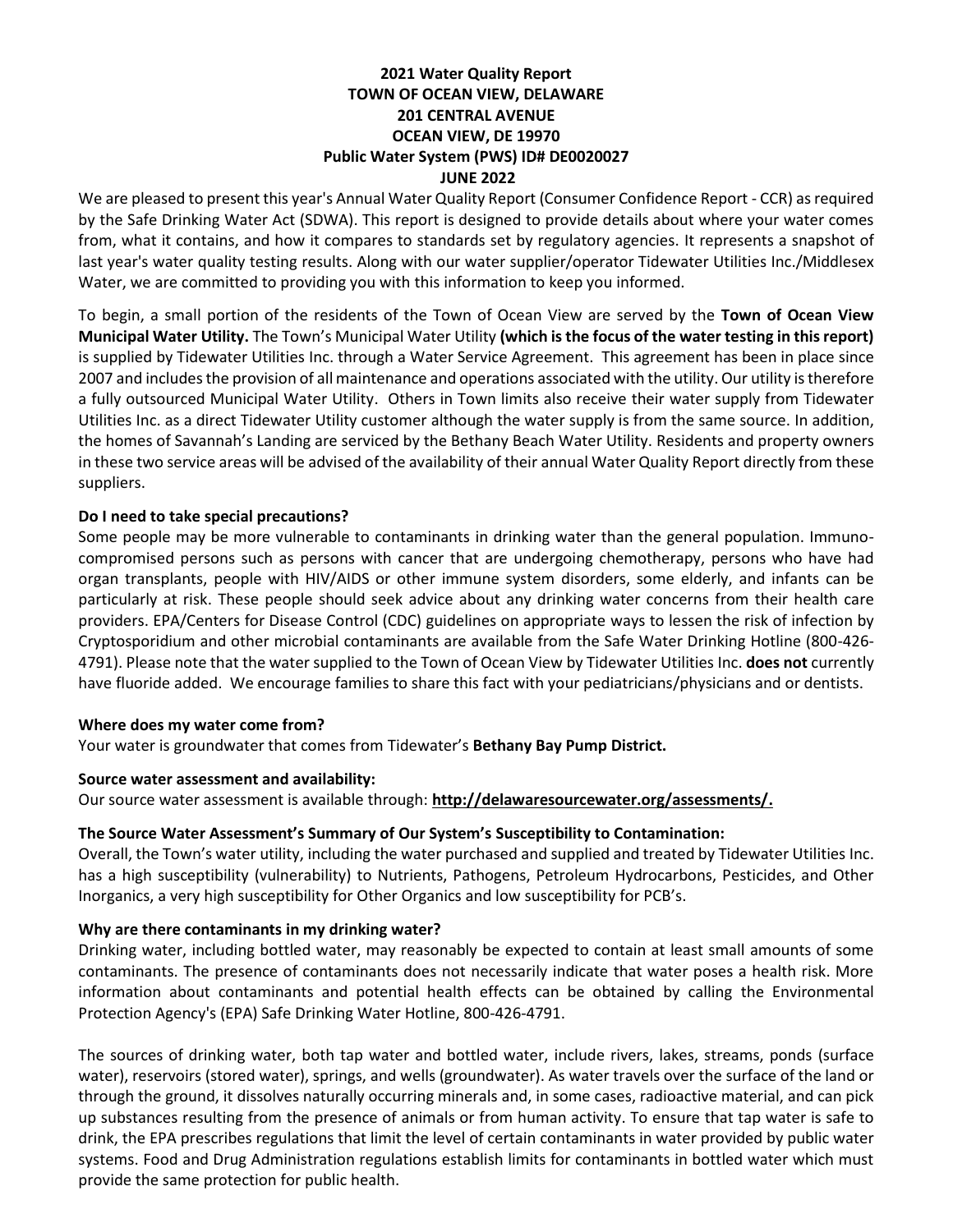Contaminants that may be present in source water include:

- Microbial contaminants, such as viruses and bacteria, which may come from sewage treatment plants, septic systems, agricultural livestock operations, and wildlife.
- Inorganic contaminants, such as salts and metals, which can be naturally occurring or result from urban stormwater runoff, industrial or domestic wastewater discharges, oil and gas production, mining, or farming.
- Pesticides and herbicides, which may come from a variety of sources such as agriculture, urban stormwater runoff, and residential uses.
- Organic chemical contaminants, including synthetic and volatile organic chemicals, which are byproducts of industrial processes and petroleum production, and can also come from gas stations, urban stormwater runoff, and septic systems.
- Pharmaceuticals.
- Radioactive contaminants, which can be naturally occurring or be the result of oil and gas production and mining activities.

#### **How can I get involved?**

You can contact the Town of Ocean View at 302-539-9797 or comment@oceanviewde.gov where your questions will be responded to by the Town Manager or when necessary, upon outreach to Tidewater Utilities Inc., our outsourced water supplier and operator. Mayor and Council Meetings are held on the second Tuesday evening most months at Town Hall, 32 West Avenue, Ocean View, DE. Check the Town Website at **[www.oceanviewde.gov](http://www.oceanviewde.gov/)** for meeting agenda and updates.

## **Additional information about lead:**

If present, elevated levels of lead can cause serious health problems, especially for pregnant women and young children. Lead in drinking water is primarily from materials and components associated with service lines and home plumbing. Tidewater Utilities, Inc. through its Water Service Agreement with the Town of Ocean View is responsible for providing high quality drinking water but cannot control the variety of materials used in plumbing components. When your water has been sitting for several hours, you can minimize the potential for lead exposure by flushing your tap for 30 seconds to 2 minutes before using water for drinking or cooking. If you are concerned about lead in your water, you may wish to have your water tested. Information on lead in drinking water, testing methods, and steps you can take to minimize exposure is available from the Safe Drinking Water Hotline or at: **[http://www.epa.gov/safewater/lead.](http://www.epa.gov/safewater/lead)**

#### **Water Quality Data Tables:**

To ensure that tap water is safe to drink, the EPA prescribes regulations which limit the number of contaminants in water provided by public water systems. The tables below list all the drinking water contaminants that Tidewater Utilities, Inc. detected during the 2021 calendar year, the focus of this report. Although many more contaminants were tested, only those substances listed below were found in your water. All sources of drinking water contain some naturally occurring contaminants. At low levels, these substances are generally not harmful in our drinking water. Removing all contaminants would be extremely expensive, and in most cases, would not provide increased protection of public health. A few naturally occurring minerals may improve the taste of drinking water and have nutritional value at low levels. Unless otherwise noted, the data presented in this table is from testing done in the calendar year of the report. The EPA or the State requires us to monitor for certain contaminants less than once per year because the concentrations of these contaminants do not vary significantly from year to year, or the system is not considered vulnerable to this type of contamination. As such, some of our data, though representative, may be more than one year old. In this table you will find terms and abbreviations that might not be familiar to you. To help you better understand these terms, we have provided the definitions on the next page.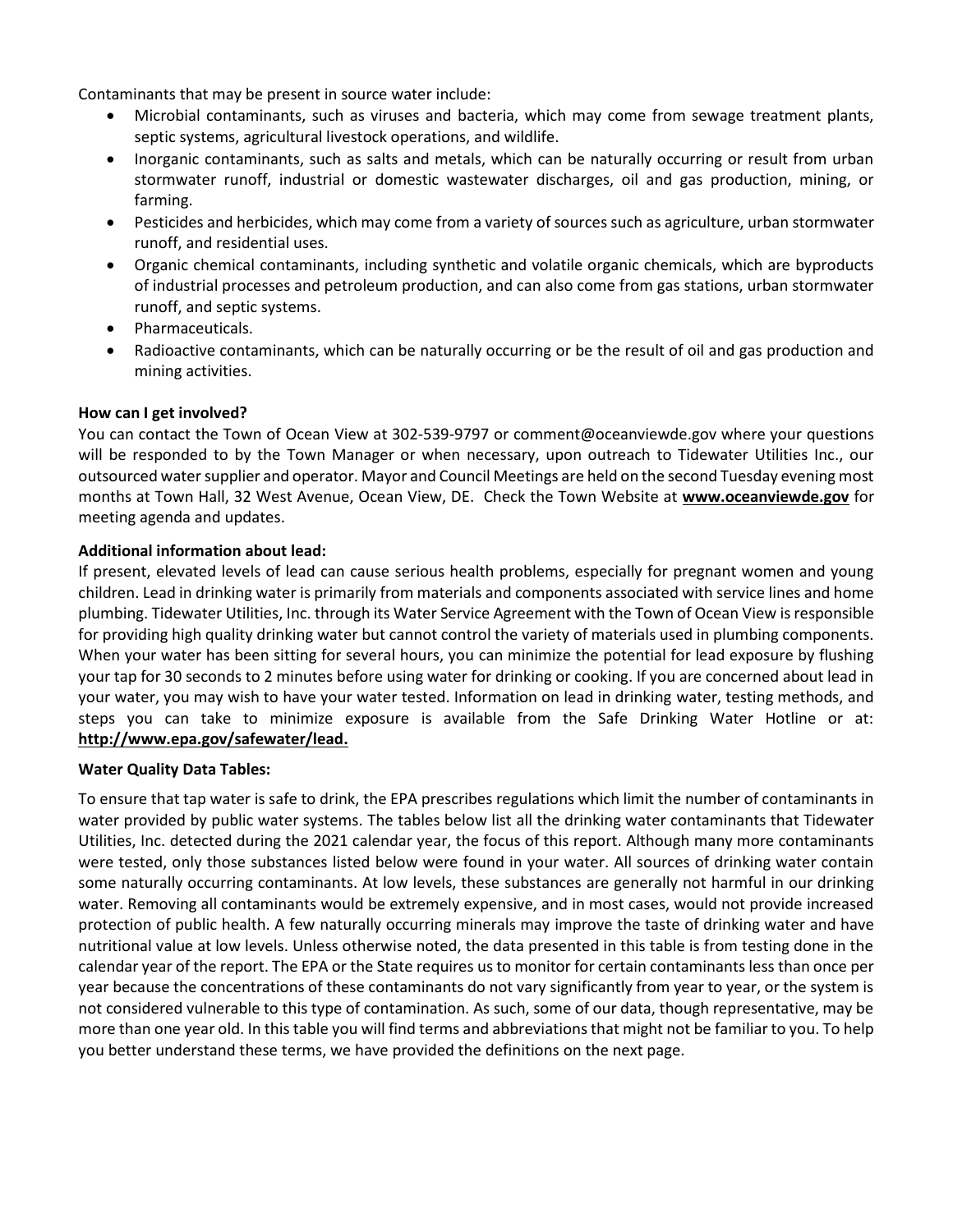#### **Definitions:**

| <b>Unit Descriptions</b> |                                                        |  |  |  |  |  |
|--------------------------|--------------------------------------------------------|--|--|--|--|--|
| <b>Term</b>              | <b>Definition</b>                                      |  |  |  |  |  |
| ppm                      | ppm: parts per million, or milligrams per liter (mg/L) |  |  |  |  |  |
| ppb                      | ppb: parts per billion, or micrograms per liter (µg/L) |  |  |  |  |  |
| <b>NA</b>                | NA: not applicable                                     |  |  |  |  |  |
| ND.                      | ND: Not detected                                       |  |  |  |  |  |
| NR.                      | NR: Monitoring not required but recommended.           |  |  |  |  |  |

# **Important Drinking Water Definitions Term Definition** MCLG: Maximum Contaminant Level Goal: The level of a contaminant in drinking water below which there is no known or expected risk to health. MCLGs allow for a margin of safety. MCL: Maximum Contaminant Level: The highest level of a contaminant that is allowed in drinking water. MCLs are set as close to the MCLGs as feasible using the best available treatment technology. SMCL SMCL: Suggested Maximum Contaminant Level for aesthetic contaminants.  $T$  TT: Treatment Technique: A required process intended to reduce the level of a contaminant in drinking water. AL AL: Action Level: The concentration of a contaminant which, if exceeded, triggers treatment or other requirements which a water system must follow. MRDLG which there is no known or expected risk to health. MRDLGs do not reflect the benefits of the use of MRDLG: Maximum residual disinfection level goal. The level of a drinking water disinfectant below disinfectants to control microbial contaminants. MRDL |water. There is convincing evidence that addition of a disinfectant is necessary for control of microbial MRDL: Maximum residual disinfectant level. The highest level of a disinfectant allowed in drinking contaminants.

#### **Tidewater Utilities Inc. Testing Results (on behalf of Town of Ocean View) for DE Secondary Drinking Water Standards (Non-Health Related):**

| <b>Contaminants</b>           | <b>Units</b> | <b>State SMCL</b> | Average | Range |
|-------------------------------|--------------|-------------------|---------|-------|
| Alkalinity                    | ppm          | n/a               | 64      | 64    |
| Chloride                      | ppm          | 250               | 21      | 21    |
| pH                            | std          | $6.5 - 8.5$       | 7.4     | 7.4   |
| Sodium                        | ppm          | n/a               | 44      | 44    |
| Sulfate                       | ppm          | 250               | 1.7     | 1.7   |
| <b>Total Dissolved Solids</b> | ppm          | 500               | 158     | 158   |
| <b>Total Hardness</b>         | ppm          | N/A               | 7.1     | 7.1   |